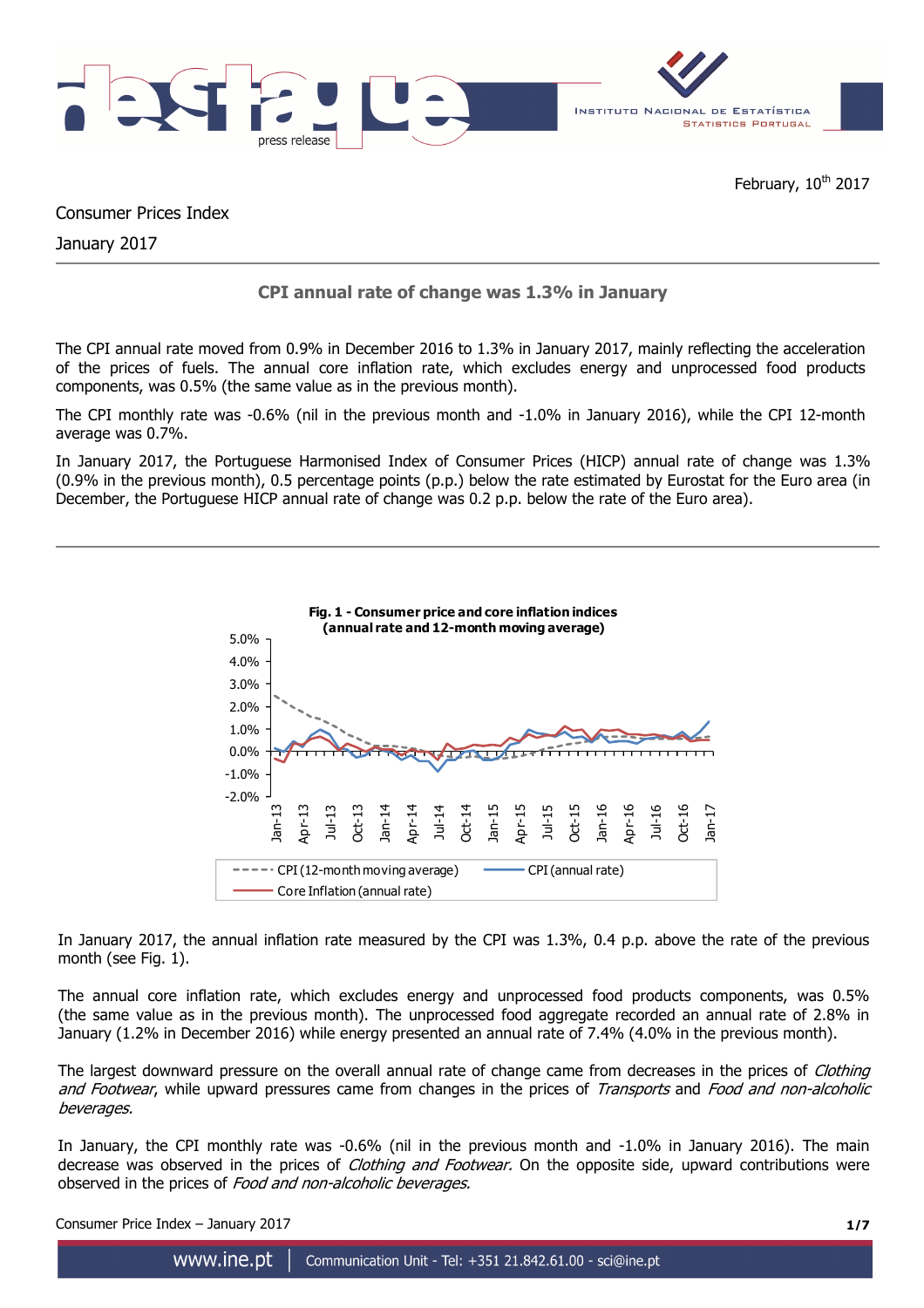

The CPI 12-month average rate was 0.7% in January (0.6% in the previous month).

In January, the HICP annual rate was 1.3% (0.9% in the previous month) while the HICP monthly rate was -0.7% (-1.1% in January 2016).

In December 2016, the annual rate of change of the Portuguese HICP was 0.2 p.p. lower than the annual rate of change for the Euro area. That difference is estimated to have increased to 0.5 p.p. in January 2017.

The HICP 12-month average rate was 0.7% in January (0.6% in December 2016).



#### **Housing Rents**

In January the monthly rate of change of the average value of rents by net area for the whole country was 0.2% (nil in the previous month).

The main increase was recorded in the Alentejo region (1.1%), while the Açores region recorded the lowest rate of change (-0.2%).

The annual change rate for the whole country was 2.1% in January. The main increase was observed in the Centro region (4.3%) and all the other regions presented positive rates.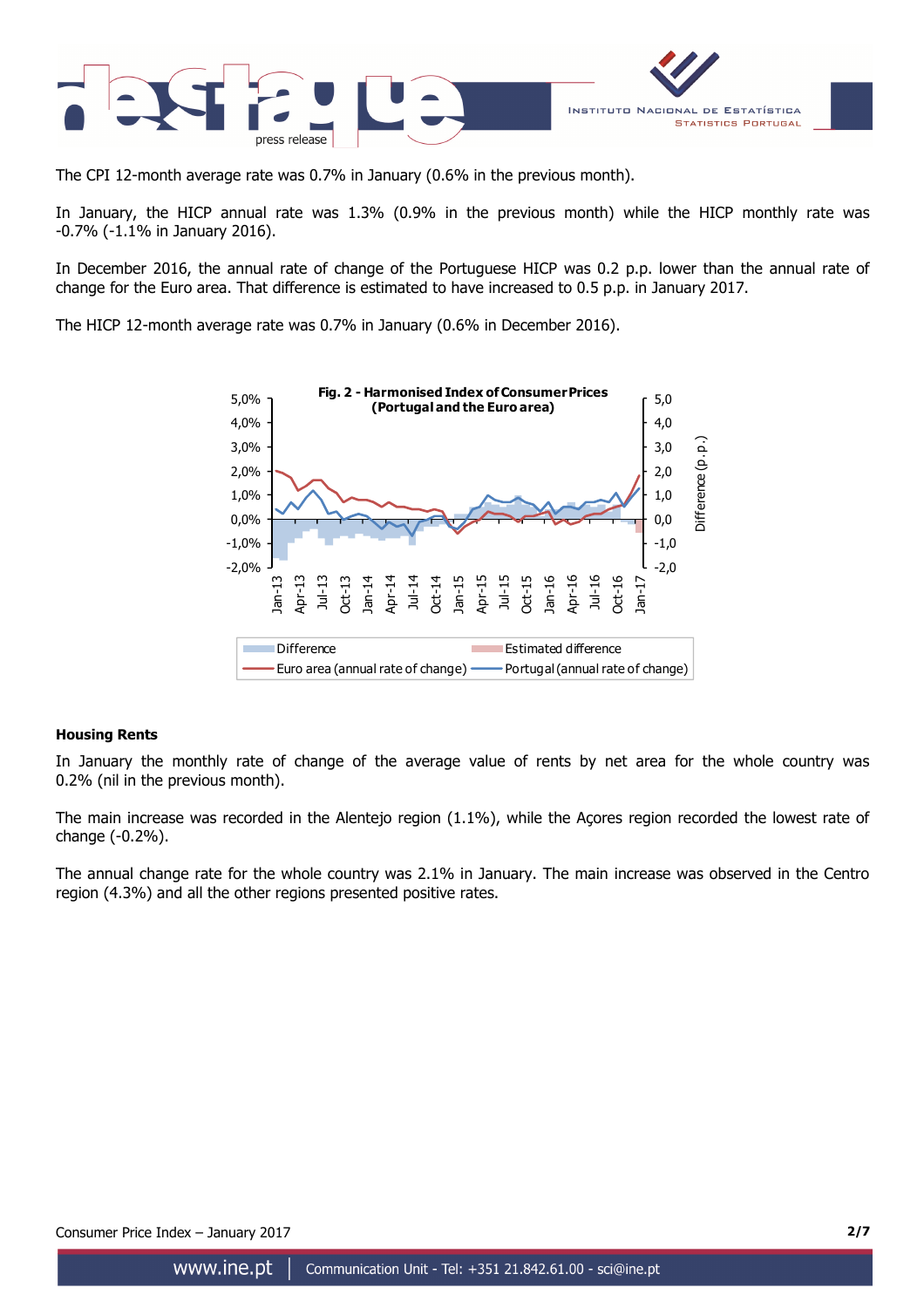



## **Consumer Price Index 2017 – changes due to the annual chaining of the index**

With the publication of the Consumer Price Index (CPI) in January of each year, the expenditure structure and the goods and services included in the basket are updated benefiting from the chaining process.

The weighting structure for the 2017 CPI is based on the households' final monetary consumption expenditure of final 2014 and preliminary 2015 Portuguese National Accounts data at three-digit level of the Classification of Individual Consumption by Purpose (COICOP). These results are valued to December prices.

This complies with the regulations of the European Commission and Eurostat recommendations for the compilation of the Harmonized Index of Consumer Prices, aiming to ensure the highest quality of the information and the comparability among Member States.

Using information from National Accounts as the primary source ensures the appropriate update of the weights at the aggregated level on an annual basis, reflecting not only price changes but also changes in quantities of goods and services purchased by households. Information from National Accounts, which reflects the integration of several sources, including the Household Budget Survey (HBS), ensures a high degree of consistency with other fundamental variables for economic analysis. National Accounts are compiled using supply and use tables, matching available resources of each product (domestic production and imports) and the respective uses (exports and domestic spending) at a relatively detailed level.

As the breakdown level of the products included in the CPI is larger than the one that is provided by National Accounts, for more disaggregated levels of expenditure, information from the HBS and the Census, supplemented by other administrative sources and other surveys conducted by Statistics Portugal, is used. This information is also used for updating the goods and services included in the CPI.

With the access to more detailed and updated information, notably coming from administrative sources, changes in the weighting structure and / or samples were also introduced for cigarettes, electricity, natural gas, pharmaceutical products, new cars, highway tolls, airline tickets, telecommunications services, newspapers and periodicals, football, betting and gambling, insurance and financial services.

The following table presents the CPI weights for 2016 and 2017.

|    | $COICOP1$ divisions                                                   | 2016 weights | 2017 weights |
|----|-----------------------------------------------------------------------|--------------|--------------|
| 01 | Food and non-alcoholic beverages                                      | 207.9        | 203.9        |
| 02 | Alcoholic beverages and tobacco                                       | 40.2         | 38.6         |
| 03 | Clothing and footwear                                                 | 69.0         | 73.6         |
| 04 | Housing, water, electricity, gas and other fuels                      | 102.7        | 99.8         |
| 05 | Furnishings, household equipment and routine maintenance of the house | 62.4         | 61.7         |
| 06 | Health                                                                | 63.4         | 59.0         |
| 07 | Transport                                                             | 139.6        | 153.5        |
| 08 | Communication                                                         | 36.8         | 34.3         |
| 09 | Recreation and culture                                                | 72.2         | 71.8         |
| 10 | Education                                                             | 16.7         | 15.9         |
| 11 | Restaurants and hotels                                                | 85.5         | 88.2         |
| 12 | Miscellaneous goods and services                                      | 103.6        | 99.8         |
| 00 | <b>All items</b>                                                      | 1000         | $1000^2$     |

 $1$  COICOP – Classification Of Individual Consumption by Purpose

<sup>2</sup> Due to rounding, the sum of the parts may not add exactly to 1000.

Consumer Price Index – January 2017 **3/7**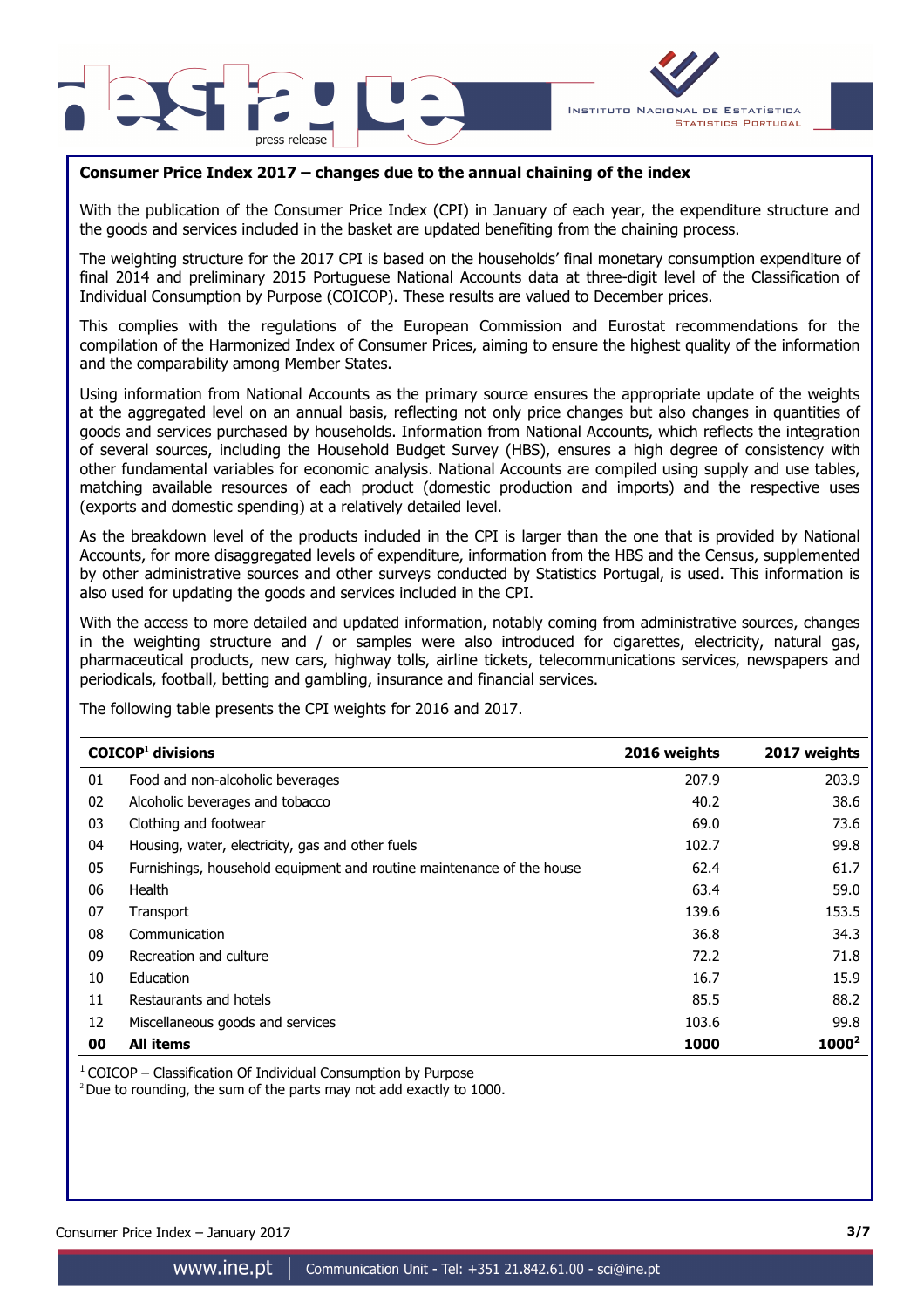



### **Consumer Price Index**

I

The Consumer Price Index (CPI) measures the change over time of the prices of a certain basket of goods and services bought by a "typical" consumer. The CPI has been designed to capture price changes and not to measure price levels.

The CPI is updated every year with the most recent information on prices and quantities. The 2017 CPI weighting structure and the sample of goods and services included in the basket are a result of the combination of three fundamental sources of information: results of the Portuguese National Accounts complemented with the Household Budget Survey and the Census for more detailed levels of expenditure. Administrative data is also used.

The CPI is compiled through the aggregation of seven regional price indexes and the goods and services included in the index are grouped according to the COICOP classification.

|     | <b>Table 1: CPI - COICOP Divisions</b>                                |    |                                  |
|-----|-----------------------------------------------------------------------|----|----------------------------------|
| 01  | Food and non-alcoholic beverages                                      | 07 | Transports                       |
| 02. | Alcoholic beverages and tobacco                                       | 08 | Communications                   |
| 03  | Clothing and footwear                                                 | 09 | Recreation and culture           |
| 04  | Housing, water, electricity, gas and other fuels                      | 10 | Education                        |
| 05  | Furnishings, household equipment and routine maintenance of the house | 11 | Restaurants and hotels           |
| 06  | Health                                                                | 12 | Miscellaneous goods and services |
|     | COICOD: Classification Of Individual Consumption by Dumeses           |    |                                  |

#### <sup>1</sup>COICOP: Classification Of Individual Consumption by Purpose

#### **Monthly rate**

The monthly rate is the change in the index of a certain month compared with the index of the previous month expressed as a percentage. Although up-to-date, this measure can be affected by seasonal and other effects.

#### **Annual rate**

The annual rate is the change in the index of a certain month compared with the index of the same month in the previous year expressed as a percentage. In the presence of a stable seasonal pattern, seasonal effects do not influence this measure.

#### **12-month average rate**

The 12-month average rate is the change in the average index of one year compared with the average index of the previous year expressed as a percentage. This moving average is less sensitive to transient changes in prices.

#### **Core inflation index (all items CPI excluding unprocessed food and energy products)**

The core inflation index is compiled by excluding the prices of unprocessed food and energy products from the all items CPI. The primary objective of this index is to capture the underlying inflation pressures in the economy.

#### **Harmonised Index of Consumer Prices**

The Harmonised Index of Consumer Prices (HICP) is compiled in each member state of the European Union for the purposes of inflation comparisons across EU countries, as required by the Treaty on European Union<sup>1</sup>. This index plays an important role as a guideline for the achievement of the European System of Central Banks primary objective: price stability. In 1998, the European Central Bank adopted the HICP as "the most appropriate price measure" for its definition of price stability in the Euro area<sup>2</sup>.

 $\overline{\phantom{a}}$  , and the set of the set of the set of the set of the set of the set of the set of the set of the set of the set of the set of the set of the set of the set of the set of the set of the set of the set of the s

 $1$  Article 109j and protocol on the convergence criteria referred to in that article.

 $^2$  A stability oriented monetary policy strategy for the ESCB". ECB press notice released on 13 October 1998.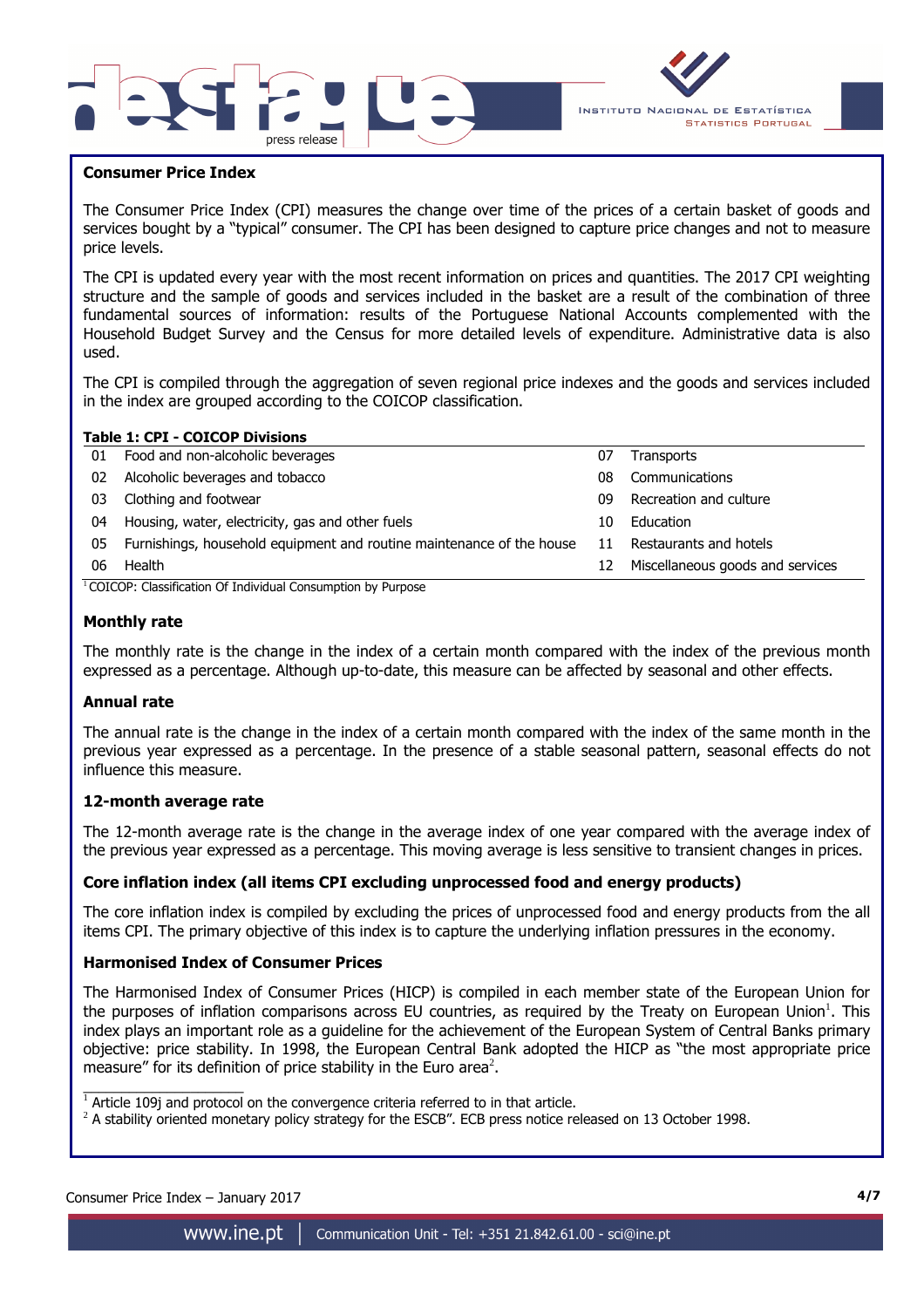

The HICP is produced in each Member State following a harmonized methodology developed by experts in the field of price statistics, under the "Price Statistics Working Group" and related Task Forces. From the methodological point of view, there are no major differences between the HICP and CPI. However, the different scope of coverage leads to differences in the weighting structure, mainly in Restaurants and hotels. This is mostly an effect of the inclusion of non-residents expenditure ("tourists") in the HICP and the corresponding exclusion from the CPI.

Additional information on the methodology of the HICP is available at http://ec.europa.eu/eurostat/web/hicp.

## **Table 2: CPI and HICP 2017 weighting structure**

|    | <b>COICOP divisions</b>                                               | <b>CPI</b> | <b>HICP</b> |
|----|-----------------------------------------------------------------------|------------|-------------|
| 01 | Food and non-alcoholic beverages                                      | 203.9      | 195.8       |
| 02 | Alcoholic beverages and tobacco                                       | 38.6       | 37.7        |
| 03 | Clothing and footwear                                                 | 73.6       | 74.4        |
| 04 | Housing, water, electricity, gas and other fuels                      | 99.8       | 93.9        |
| 05 | Furnishings, household equipment and routine maintenance of the house | 61.7       | 60.1        |
| 06 | Health                                                                | 59.0       | 56.4        |
| 07 | Transport                                                             | 153.5      | 150.8       |
| 08 | Communication                                                         | 34.3       | 32.3        |
| 09 | Recreation and culture                                                | 71.8       | 60.5        |
| 10 | Education                                                             | 15.9       | 14.9        |
| 11 | Restaurants and hotels                                                | 88.2       | 128.6       |
| 12 | Miscellaneous goods and services                                      | 99.8       | 94.4        |
| 00 | All items                                                             | $1000^2$   | $1000^2$    |

 $1$ COICOP: Classification Of Individual Consumption by Purpose.

 $2$  Due to rounding, the sum of the parts may not add exactly to 1000.

## **Presentation of data and rounding rules**

Since the release of the January 2013 CPI indices are published with base 100 in the year 2012.

Due to rounding procedures, those indices may not reproduce exactly the published rates of change. However, it should be noted that the published rates prevail.

In this press release the descriptive analysis is based on rounded values to one decimal.

## **Next press release**

The February 2017 CPI/HICP will be released on March 10<sup>th</sup> 2017.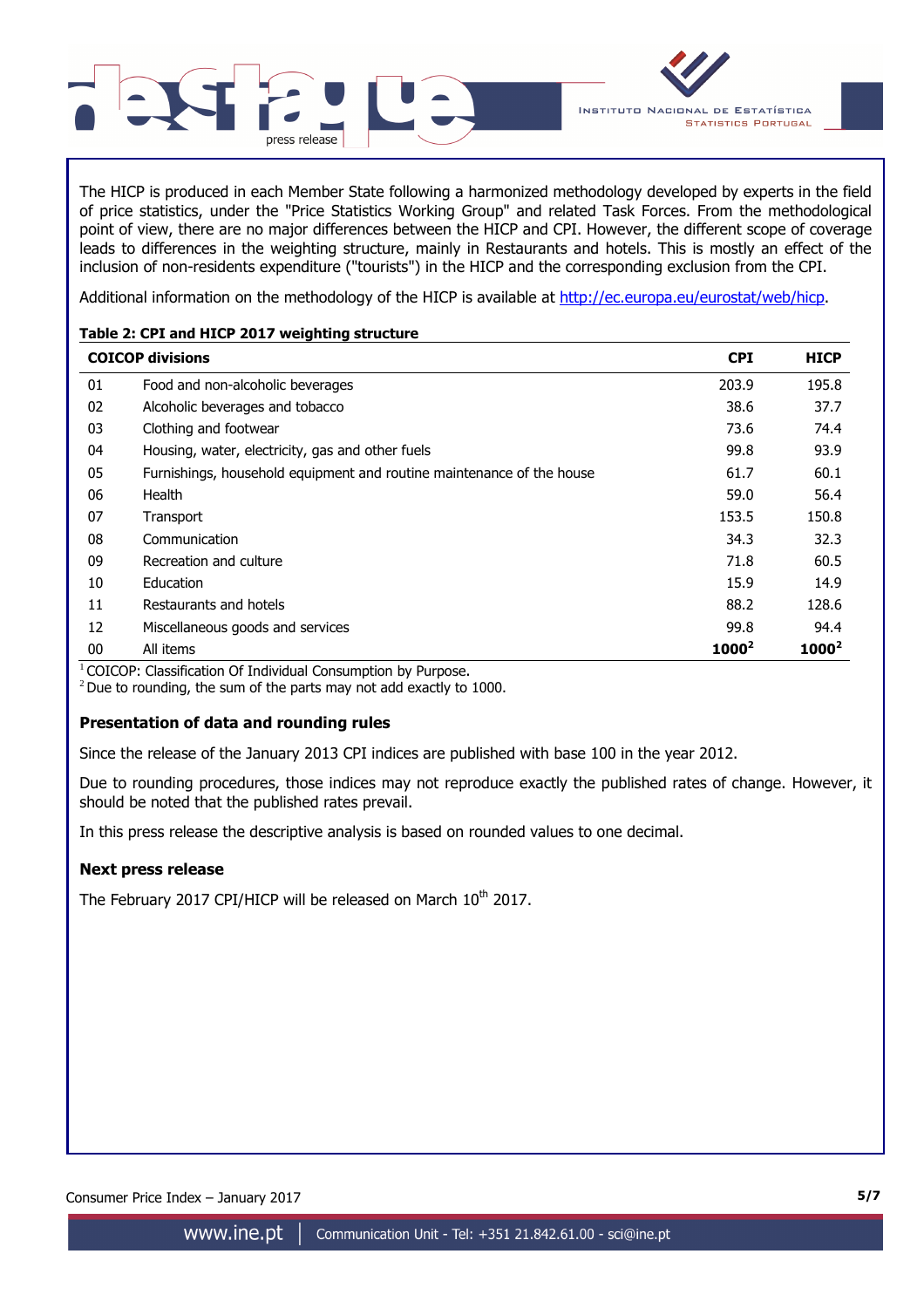

**Annex:**

## CPI rate of change (index division and all items CPI)

|                 | <b>All-items</b><br>Index divisions <sup>(1)</sup> |      |                                                                    |         |         |                 |                     |      |         |      |      |         |         |  |
|-----------------|----------------------------------------------------|------|--------------------------------------------------------------------|---------|---------|-----------------|---------------------|------|---------|------|------|---------|---------|--|
|                 | 01                                                 | 02   | 03                                                                 | 04      | 05      | 06              | 07                  | 08   | 09      | 10   | 11   | 12      |         |  |
|                 |                                                    |      |                                                                    |         |         |                 | Annual average rate |      |         |      |      |         |         |  |
| 2014            | $-1.34$                                            | 3.09 | $-2.11$                                                            | 2.22    | $-0.38$ | 0.66            | $-1.20$             | 1.10 | $-1.49$ | 0.43 | 0.97 | $-0.46$ | $-0.28$ |  |
| 2015            | 1.01                                               | 4.09 | $-2.02$                                                            | 0.23    | 0.67    | 0.41            | $-0.99$             | 4.12 | $-0.63$ | 0.65 | 1.31 | 0.42    | 0.49    |  |
| 2016            | 0.49                                               | 2.61 | $-0.39$                                                            | 0.39    | 0.43    | $-0.61$         | $-0.56$             | 3.17 | 1.02    | 0.89 | 2.21 | 0.60    | 0.61    |  |
|                 |                                                    |      |                                                                    |         |         |                 | Annual rate         |      |         |      |      |         |         |  |
| 2015 January    | $-0.13$                                            | 3.09 | $-1.48$                                                            | 1.05    | 0.99    | 0.34            | $-4.21$             | 1.19 | $-1.32$ | 0.60 | 1.34 | $-0.55$ | $-0.39$ |  |
| February        | 0.01                                               | 3.19 | $-1.84$                                                            | 0.20    | 0.84    | 0.65            | $-2.78$             | 2.80 | $-1.52$ | 0.60 | 1.78 | $-0.85$ | $-0.21$ |  |
| March           | 0.29                                               | 2.60 | $-1.99$                                                            | 0.32    | 0.76    | 0.59            | $-0.26$             | 3.63 | $-0.93$ | 0.54 | 1.98 | $-0.61$ | 0.31    |  |
| April           | 1.18                                               | 4.04 | $-2.44$                                                            | 0.50    | 0.64    | 0.50            | $-1.40$             | 3.55 | $-1.40$ | 0.49 | 1.89 | $-0.02$ | 0.40    |  |
| May             | 2.07                                               | 5.07 | $-2.54$                                                            | 0.48    | 0.60    | 0.56            | 1.04                | 3.58 | $-0.82$ | 0.50 | 1.57 | $-0.02$ | 0.95    |  |
| June            | 1.95                                               | 4.91 | $-3.44$                                                            | 0.62    | 0.78    | 0.49            | $-0.20$             | 4.90 | $-0.53$ | 0.51 | 1.54 | 0.02    | 0.80    |  |
| July            | 1.53                                               | 4.97 | $-2.86$                                                            | 0.24    | 1.15    | 0.34            | $-0.42$             | 4.98 | $-0.48$ | 0.59 | 1.43 | 0.41    | 0.77    |  |
| August          | 1.71                                               | 4.36 | $-2.65$                                                            | 0.05    | 1.14    | 0.47            | $-1.83$             | 4.96 | $-0.42$ | 0.58 | 1.51 | 1.08    | 0.66    |  |
| September       | 1.98                                               | 4.28 | $-0.23$                                                            | $-0.22$ | 1.19    | 0.29            | $-1.11$             | 5.53 | $-0.54$ | 0.59 | 1.03 | 1.02    | 0.88    |  |
| October         | 1.27                                               | 3.89 | $-0.90$                                                            | $-0.32$ | $-0.10$ | 0.19            | $-0.85$             | 4.77 | $-0.54$ | 0.93 | 0.95 | 1.60    | 0.63    |  |
| November        | 0.36                                               | 4.31 | $-1.68$                                                            | $-0.16$ | $-0.01$ | 0.18            | 0.36                | 4.73 | 0.81    | 0.95 | 0.51 | 1.69    | 0.64    |  |
| December        | 0.00                                               | 4.32 | $-2.28$                                                            | 0.04    | 0.05    | 0.28            | $-0.09$             | 4.93 | 0.21    | 0.93 | 0.23 | 1.33    | 0.40    |  |
| 2016 January    | 0.21                                               | 4.37 | 0.16                                                               | $-0.07$ | 0.77    | $-0.01$         | 0.04                | 5.31 | 0.98    | 0.91 | 0.60 | 1.60    | 0.78    |  |
| February        | $-0.62$                                            | 4.06 | $-0.23$                                                            | 0.59    | 1.14    | $-0.19$         | $-1.28$             | 3.95 | 1.90    | 0.92 | 0.15 | 1.09    | 0.40    |  |
| March           | $-0.73$                                            | 4.38 | 0.02                                                               | 0.62    | 1.22    | $-0.16$         | $-1.43$             | 3.30 | 1.26    | 0.93 | 1.77 | 0.90    | 0.45    |  |
| April           | 0.09                                               | 2.41 | 0.04                                                               | 0.69    | 0.89    | $-0.92$         | $-0.93$             | 2.95 | 0.74    | 0.94 | 1.99 | 0.43    | 0.48    |  |
| May             | $-0.10$                                            | 2.27 | $-0.76$                                                            | 0.65    | 0.67    | $-0.98$         | $-1.29$             | 2.76 | 0.94    | 0.94 | 2.19 | 0.50    | 0.33    |  |
| June            | 1.01                                               | 1.89 | $-0.86$                                                            | 0.69    | 0.62    | $-0.90$         | $-1.49$             | 1.75 | 0.94    | 0.94 | 2.61 | 0.74    | 0.55    |  |
| July            | 1.65                                               | 1.77 | 1.32                                                               | 0.12    | 0.35    | $-0.72$         | $-2.10$             | 1.66 | 0.36    | 0.91 | 2.62 | 0.63    | 0.61    |  |
| August          | 1.82                                               | 2.16 | 0.78                                                               | 0.28    | 0.02    | $-0.76$         | $-1.29$             | 1.57 | $-0.29$ | 0.89 | 3.29 | 0.41    | 0.72    |  |
| September       | 0.99                                               | 1.65 | $-0.81$                                                            | $-0.05$ | $-0.26$ | $-0.59$         | $-0.29$             | 2.51 | 0.76    | 0.89 | 3.38 | 0.39    | 0.63    |  |
| October         | 0.45                                               | 2.23 | $-1.44$                                                            | 0.24    | 0.02    | $-0.60$         | 0.94                | 3.05 | 2.56    | 0.77 | 4.20 | 0.10    | 0.88    |  |
| November        | 0.49                                               | 2.05 | $-1.36$                                                            | 0.28    | 0.04    | $-0.62$         | 0.68                | 4.07 | 1.21    | 0.81 | 1.76 | $-0.01$ | 0.58    |  |
| December        | 0.62                                               | 2.28 | $-0.93$                                                            | 0.61    | $-0.35$ | $-0.84$         | 1.89                | 5.18 | 0.91    | 0.82 | 1.85 | 0.42    | 0.88    |  |
| 2017 January    | 1.33                                               | 2.40 | $-0.69$                                                            | 0.49    | $-0.19$ | $-0.47$         | 5.38                | 2.47 | 1.38    | 0.85 | 1.61 | $-0.13$ | 1.33    |  |
| <b>Symbols:</b> | f estimated                                        |      | Po provisional                                                     |         |         | x not available |                     |      |         |      |      |         |         |  |
| Note:           |                                                    |      | (1) The names of the divisions are given in the explanatory notes. |         |         |                 |                     |      |         |      |      |         |         |  |
| Source:         | INE - Portugal                                     |      |                                                                    |         |         |                 |                     |      |         |      |      |         |         |  |

Consumer Price Index – January 2017 **6/7**